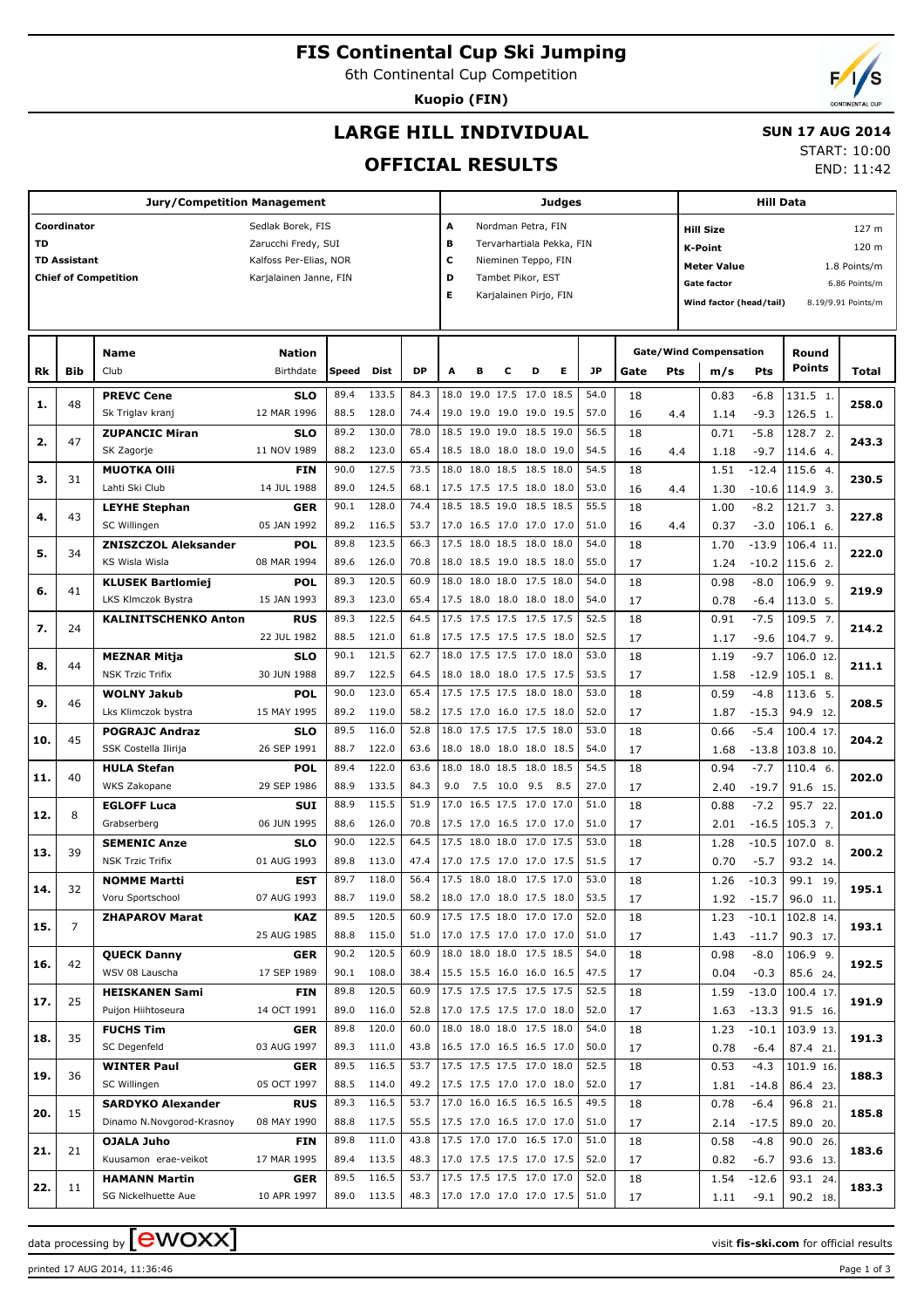# **FIS Continental Cup Ski Jumping**

6th Continental Cup Competition

**Kuopio (FIN)**



END: 11:42

## **LARGE HILL INDIVIDUAL**

### **SUN 17 AUG 2014** START: 10:00

## **OFFICIAL RESULTS**

|     |            | Name                    | <b>Nation</b> |              |       |           |      |   |                          |   |   |           | <b>Gate/Wind Compensation</b> |     |      | Round      |                                                                                                                                                               |       |
|-----|------------|-------------------------|---------------|--------------|-------|-----------|------|---|--------------------------|---|---|-----------|-------------------------------|-----|------|------------|---------------------------------------------------------------------------------------------------------------------------------------------------------------|-------|
| Rk  | <b>Bib</b> | Club                    | Birthdate     | <b>Speed</b> | Dist  | <b>DP</b> | А    | в | с                        | D | Е | <b>JP</b> | Gate                          | Pts | m/s  | <b>Pts</b> |                                                                                                                                                               | Total |
|     | 27         | <b>LUNARDI Michael</b>  | <b>ITA</b>    | 89.3         | 116.0 | 52.8      | 17.5 |   | 17.0 17.5 17.0 17.0      |   |   | 51.5      | 18                            |     | 1.32 | $-10.8$    | 93.5<br>23.                                                                                                                                                   |       |
| 23. |            | <b>G.S. FORESTALE</b>   | 21 SEP 1992   | 88.9         | 113.0 | 47.4      |      |   | 16.5 17.5 17.0 16.5 17.0 |   |   | 50.5      | 17                            |     | 1.06 | $-8.7$     | 89.2 19.                                                                                                                                                      | 182.7 |
| 24. | 30         | <b>KARLEN Gabriel</b>   | <b>SUI</b>    | 88.7         | 113.0 | 47.4      |      |   | 17.5 17.5 17.5 17.5 17.5 |   |   | 52.5      | 18                            |     | 0.85 | $-7.0$     | 92.9<br>25.                                                                                                                                                   | 179.5 |
|     |            | Gstaad                  | 10 MAR 1994   | 88.4         | 112.5 | 46.5      |      |   | 17.5 17.5 17.5 17.5 17.5 |   |   | 52.5      | 17                            |     | 1.51 | $-12.4$    | 86.6 22.                                                                                                                                                      |       |
| 25. | 38         | <b>BIEGUN Krzysztof</b> | <b>POL</b>    | 89.2         | 122.5 | 64.5      |      |   | 17.5 17.5 17.5 17.5 17.0 |   |   | 52.5      | 18                            |     | 1.76 | $-14.4$    | 102.6 15.                                                                                                                                                     | 178.7 |
|     |            | SS-R LZS Sokol Szczyrk  | 21 MAY 1994   | 88.8         | 107.0 | 36.6      |      |   | 17.0 17.0 16.5 16.5 17.0 |   |   | 50.5      | 17                            |     | 1.34 | $-11.0$    | <b>Points</b><br>76.1 27.<br>98.0 20.<br>78.7<br>25.<br>87.0<br>28.<br>78.7<br>25.<br>85.5<br>29.<br>75.6 28.<br>85.0 30.<br>75.0 29.<br>89.4 27.<br>54.0 30. |       |
| 26. | 37         | <b>HVALA Jaka</b>       | <b>SLO</b>    | 89.3         | 118.5 | 57.3      |      |   | 17.0 16.5 16.5 16.5 17.5 |   |   | 50.0      | 18                            |     | 1.13 | $-9.3$     |                                                                                                                                                               | 176.7 |
|     |            | <b>Ssk Ponikve</b>      | 15 JUL 1993   | 88.4         | 110.5 | 42.9      |      |   | 17.5 16.5 17.0 16.5 17.0 |   |   | 50.5      | 17                            |     | 1.80 | $-14.7$    |                                                                                                                                                               |       |
| 27. | 33         | <b>PEIER Killian</b>    | <b>SUI</b>    | 89.4         | 113.0 | 47.4      |      |   | 17.0 17.5 17.0 17.0 17.0 |   |   | 51.0      | 18                            |     | 1.39 | $-11.4$    |                                                                                                                                                               | 165.7 |
|     |            | Vallee du Joux          | 28 MAR 1995   | 89.0         | 106.0 | 34.8      |      |   | 16.5 17.0 17.0 16.5 16.5 |   |   | 50.0      | 17                            |     | 0.75 | $-6.1$     |                                                                                                                                                               |       |
| 28. | 18         | <b>ILVES Kristjan</b>   | <b>EST</b>    | 90.0         | 107.0 | 36.6      |      |   | 16.5 16.5 16.5 16.5 16.5 |   |   | 49.5      | 18                            |     | 0.07 | $-0.6$     |                                                                                                                                                               | 161.1 |
|     |            | Elva Skiclub            | 10 JUN 1996   | 89.2         | 105.5 | 33.9      |      |   | 16.5 16.0 16.5 16.5 16.0 |   |   | 49.0      | 17                            |     | 0.89 | $-7.3$     |                                                                                                                                                               |       |
| 29. | 9          | <b>ANTONISSEN Lars</b>  | <b>NED</b>    | 89.6         | 113.5 | 48.3      | 17.0 |   | 17.0 17.0 17.0 16.0      |   |   | 51.0      | 18                            |     | 1.74 | $-14.3$    |                                                                                                                                                               | 160.0 |
|     |            | <b>National Team</b>    | 31 JUL 1995   | 89.3         | 108.5 | 39.3      |      |   | 16.5 16.5 17.0 16.5 16.5 |   |   | 49.5      | 17                            |     | 1.68 | $-13.8$    |                                                                                                                                                               |       |
| 30. | 14         | <b>NORDIN Carl</b>      | <b>SWE</b>    | 89.6         | 115.5 | 51.9      | 17.0 |   | 17.0 17.0 17.0 16.5      |   |   | 51.0      | 18                            |     | 1.65 | $-13.5$    |                                                                                                                                                               | 143.4 |
|     |            | IF Friska Vilior        | 23 DEC 1989   | 89.1         | 96.0  | 16.8      |      |   | 15.5 14.5 16.0 15.5 15.5 |   |   | 46.5      | 17                            |     | 1.14 | $-9.3$     |                                                                                                                                                               |       |

|     |                | Not qualified for final round                                            |                           |      |            |        |                          |            |                 |      |
|-----|----------------|--------------------------------------------------------------------------|---------------------------|------|------------|--------|--------------------------|------------|-----------------|------|
| 31. | 23             | <b>REISENAUER Janni</b>                                                  | <b>AUT</b><br>07 NOV 1997 | 89.5 | 109.0      | 40.2   | 17.0 16.5 17.0 16.5 17.0 | 50.5<br>18 | 0.91<br>$-7.5$  | 83.2 |
| 32. | 2              | <b>ALAMOMMO Andreas</b><br>Qunasyaaran Hiihtoseura                       | <b>FIN</b><br>23 DEC 1998 |      | 89.7 109.5 | 41.1   | 16.0 17.0 17.0 16.5 16.5 | 18<br>50.0 | 1.07<br>$-8.8$  | 82.3 |
| 33. | $\mathbf{1}$   | <b>AALTO Antti</b><br>Kitee Ski club                                     | <b>FIN</b><br>02 APR 1995 |      | 89.3 107.5 | 37.5   | 16.5 16.5 16.5 16.5 16.0 | 49.5<br>18 | 0.82<br>$-6.7$  | 80.3 |
| 34. | 29             | <b>VALTA Ossi-Pekka</b><br>Lahden Hiihtoseura                            | <b>FIN</b><br>22 NOV 1991 |      | 89.8 107.0 | 36.6   | 17.0 16.0 16.5 16.5 16.5 | 18<br>49.5 | 0.72<br>$-5.9$  | 80.2 |
| 35. | 3              | <b>KORHONEN Ville</b><br>Puijon Hiihtoseura                              | <b>FIN</b><br>30 OCT 1996 |      | 89.0 104.5 | 32.1   | 16.5 16.5 16.5 16.5 16.0 | 18<br>49.5 | 0.52<br>$-4.3$  | 77.3 |
| 36. | 22             | <b>MOILANEN Lasse</b><br>Jyvaeskylan Hiihtoseura                         | <b>FIN</b><br>04 FEB 1995 |      | 89.6 103.0 | 29.4   | 16.0 16.0 16.0 16.0 15.5 | 18<br>48.0 | 0.09<br>$-0.7$  | 76.7 |
| 37. | 26             | <b>TOROK Eduard</b><br><b>CSS Dinamo Rasnov</b>                          | <b>ROU</b><br>02 MAY 1997 |      | 89.3 107.5 | 37.5   | 16.5 16.5 17.0 16.5 17.0 | 18<br>50.0 | 1.50<br>$-12.3$ | 75.2 |
| 38. | 6              | <b>SOKOLENKO Konstantin</b>                                              | <b>KAZ</b><br>09 NOV 1987 |      | 89.1 108.5 | 39.3   | 16.5 16.5 16.0 16.5 16.5 | 49.5<br>18 | 1.68<br>$-13.8$ | 75.0 |
| 39. | $\overline{4}$ | <b>MERILAEINEN Eetu</b><br>Jyvaeskylae Ski club                          | <b>FIN</b><br>19 APR 1997 |      | 89.6 105.0 | 33.0   | 16.5 16.5 16.5 16.5 16.0 | 18<br>49.5 | 1.06<br>$-8.7$  | 73.8 |
| 40. | 28             | <b>SIEGEL David</b><br>SV Baiersbronn                                    | <b>GER</b><br>28 AUG 1996 |      | 89.7 100.5 | 24.9   | 16.5 16.0 16.0 16.5 16.0 | 48.5<br>18 | 0.38<br>$-3.1$  | 70.3 |
| 41. | 16             | <b>PITEA Sorin Iulian</b><br>CSS Dinamo Rasnov                           | <b>ROU</b><br>09 JUL 1997 |      | 88.8 101.5 | 26.7   | 16.5 16.0 15.5 16.0 16.5 | 48.5<br>18 | 0.74<br>$-6.1$  | 69.1 |
| 42. | 13             | <b>KALYKOV Shyngys</b>                                                   | <b>KAZ</b><br>05 MAY 1994 | 89.8 | 105.0      | 33.0   | 16.5 16.5 16.0 16.0 16.5 | 49.0<br>18 | 1.75<br>$-14.3$ | 67.7 |
| 43. | 5              | <b>DE CRIGNIS Alessio</b><br>S.S. Ravascletto                            | <b>ITA</b><br>18 MAY 1990 | 88.3 | 96.5       | 17.7   | 15.0 16.0 15.5 16.0 15.5 | 47.0<br>18 | 1.18<br>$-9.7$  | 55.0 |
| 44. | 17             | <b>WIT DE Ruben</b><br>National team                                     | <b>NED</b><br>02 FEB 1995 | 89.3 | 93.5       | 12.3   | 14.0 15.0 15.0 15.0 15.0 | 45.0<br>18 | 0.74<br>$-6.1$  | 51.2 |
| 45. | 20             | <b>MIETUS Krzysztof</b><br>AZS Zakopane                                  | <b>POL</b><br>08 MAR 1991 | 89.1 | 89.0       | 4.2    | 14.0 14.0 14.5 14.5 14.0 | 18<br>42.5 | 0.36<br>$-2.9$  | 43.8 |
| 46. | 12             | <b>SAMMELSELG Siim-Tanel</b><br>Nomme Sportclub, Lahden Hiil 18 MAY 1993 | <b>EST</b>                | 89.5 | 83.0       | $-6.6$ | 15.0 15.0 14.5 15.0 15.0 | 18<br>45.0 | 0.47<br>$-3.8$  | 34.6 |